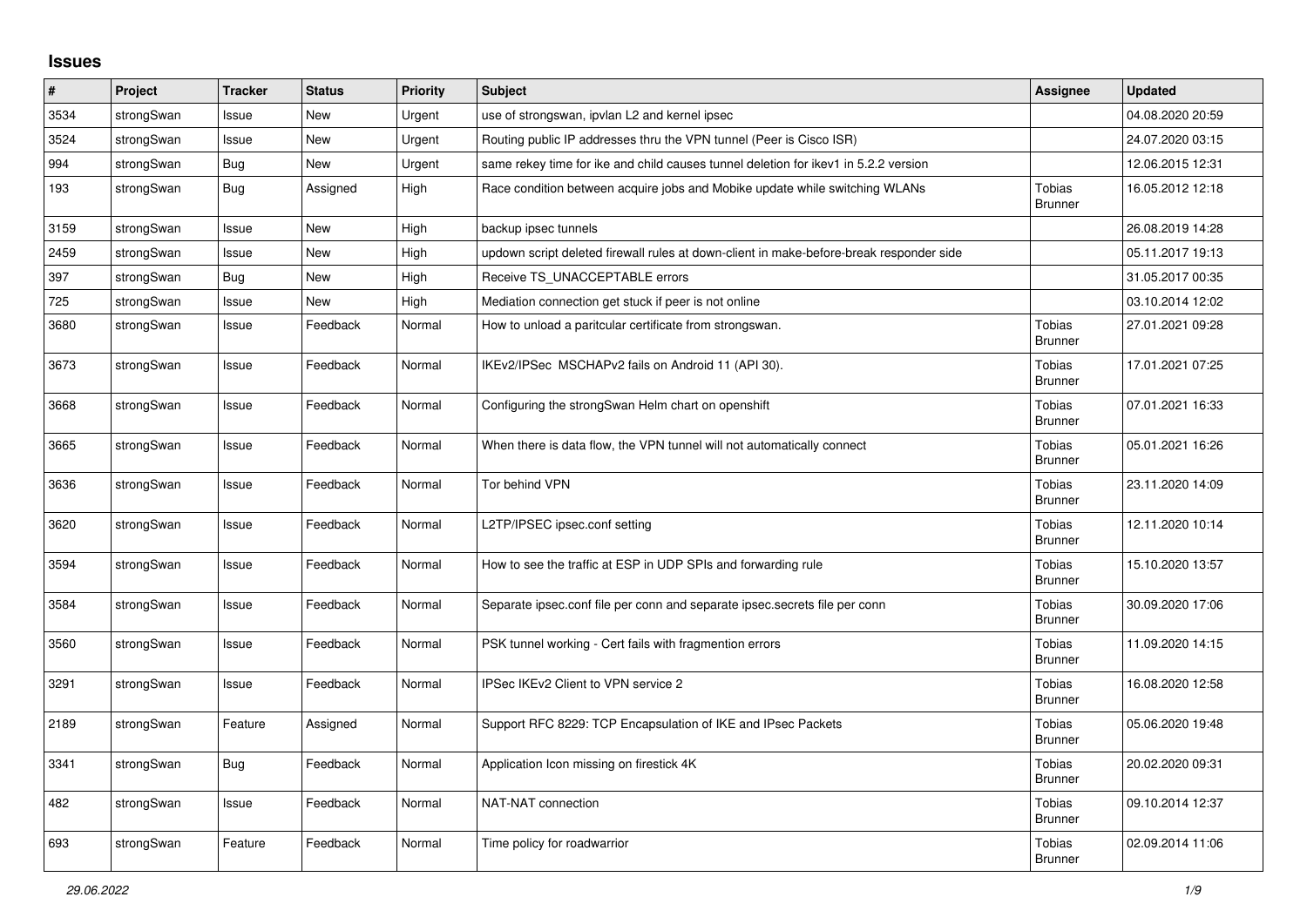| $\pmb{\#}$ | Project    | <b>Tracker</b> | <b>Status</b> | <b>Priority</b> | Subject                                                                                    | <b>Assignee</b>                 | <b>Updated</b>   |
|------------|------------|----------------|---------------|-----------------|--------------------------------------------------------------------------------------------|---------------------------------|------------------|
| 552        | strongSwan | Issue          | Feedback      | Normal          | move pki tool to ipsecdir                                                                  | Tobias<br><b>Brunner</b>        | 14.04.2014 13:52 |
| 268        | strongSwan | Feature        | Feedback      | Normal          | support for ssh keypairs in strongswan network-manager plugin                              | Tobias<br><b>Brunner</b>        | 19.02.2014 15:13 |
| 462        | strongSwan | Issue          | Feedback      | Normal          | strongswan android app can not use on android 4.4 OS                                       | Tobias<br><b>Brunner</b>        | 06.01.2014 13:07 |
| 420        | strongSwan | Feature        | Feedback      | Normal          | Add more of the verbs that were supported by pluto to the updown plugin                    | Tobias<br><b>Brunner</b>        | 11.10.2013 07:56 |
| 359        | strongSwan | Issue          | Feedback      | Normal          | <b>Mediation Server Connection</b>                                                         | Tobias<br>Brunner               | 16.07.2013 16:25 |
| 243        | strongSwan | Feature        | Feedback      | Normal          | Configure routing table in peer                                                            | Tobias<br><b>Brunner</b>        | 23.05.2013 20:03 |
| 309        | strongSwan | Feature        | Feedback      | Normal          | Problem with Network Aliases for charon.interfaces_ignore and charon.interfaces_use        | <b>Tobias</b><br><b>Brunner</b> | 21.03.2013 19:32 |
| 302        | strongSwan | Bug            | Feedback      | Normal          | No matching outbound IPsec policy                                                          | Tobias<br><b>Brunner</b>        | 01.03.2013 12:19 |
| 173        | strongSwan | Feature        | Assigned      | Normal          | Support for IP address ranges in traffic selectors                                         | Tobias<br><b>Brunner</b>        | 14.06.2012 11:31 |
| 3606       | strongSwan | Issue          | Feedback      | Normal          | Using ipsec tunnel from "foreign" subnet                                                   | Noel Kuntze                     | 26.10.2020 12:23 |
| 960        | strongSwan | Feature        | Feedback      | Normal          | Raise ALERT_PROPOSAL_MISMATCH_IKE in IKE V1                                                | Martin Willi                    | 30.08.2017 09:05 |
| 1165       | strongSwan | Issue          | New           | Normal          | StrongSwan Virtual Ip problem                                                              | Martin Willi                    | 19.10.2015 23:59 |
| 456        | strongSwan | Bug            | Feedback      | Normal          | StrongSwan client for OS X crashes                                                         | Martin Willi                    | 21.03.2014 12:16 |
| 129        | strongSwan | Feature        | Assigned      | Normal          | Relations between ike/child/peer cfg                                                       | Martin Willi                    | 06.02.2012 10:50 |
| 2494       | strongSwan | Issue          | Feedback      | Normal          | Problems With 64bit Slot IDs With Pkcs11 Plugin                                            | Jordan Hrycaj                   | 12.12.2017 16:03 |
| 2493       | strongSwan | Issue          | Feedback      | Normal          | Pkcs11 Plugin Returns w/Bogus Return Code                                                  | Jordan Hrycai                   | 12.12.2017 15:58 |
| 542        | strongSwan | Issue          | Feedback      | Normal          | Nesting tunnels                                                                            | Andreas<br>Steffen              | 07.03.2014 09:22 |
| 404        | strongSwan | Issue          | Feedback      | Normal          | TNC: Update HowTos and implement some compilation flag checking                            | Andreas<br>Steffen              | 10.09.2013 13:58 |
| 3285       | strongSwan | Bug            | Feedback      | Normal          | Virtual IPs on FreeBSD cannot set IPv6 addresses                                           |                                 | 02.11.2021 11:04 |
| 974        | strongSwan | Issue          | New           | Normal          | Charon crash on Mac OS with IPv6 Virtual IP                                                |                                 | 26.08.2021 21:07 |
| 3670       | strongSwan | Issue          | Feedback      | Normal          | Can routing rules be changed without terminating and re-initiating the tunnel              |                                 | 12.08.2021 14:29 |
| 1265       | strongSwan | Feature        | New           | Normal          | An option to disable NAT-T                                                                 |                                 | 23.06.2021 19:41 |
| 3104       | strongSwan | Feature        | Feedback      | Normal          | EAP-RADIUS: binding address feature for routers with multiple interfaces connected to LAN. |                                 | 17.06.2021 02:26 |
| 3496       | strongSwan | Issue          | Feedback      | Normal          | Route-based VPN - transport mode                                                           |                                 | 11.02.2021 09:55 |
| 3692       | strongSwan | Issue          | Feedback      | Normal          | Failing IPsec Phase 2 connection between Centos 7 VPS and Cisco ASA5540                    |                                 | 04.02.2021 16:29 |
| 3686       | strongSwan | Issue          | Feedback      | Normal          | Site to clients IPsec and private IP                                                       |                                 | 04.02.2021 11:11 |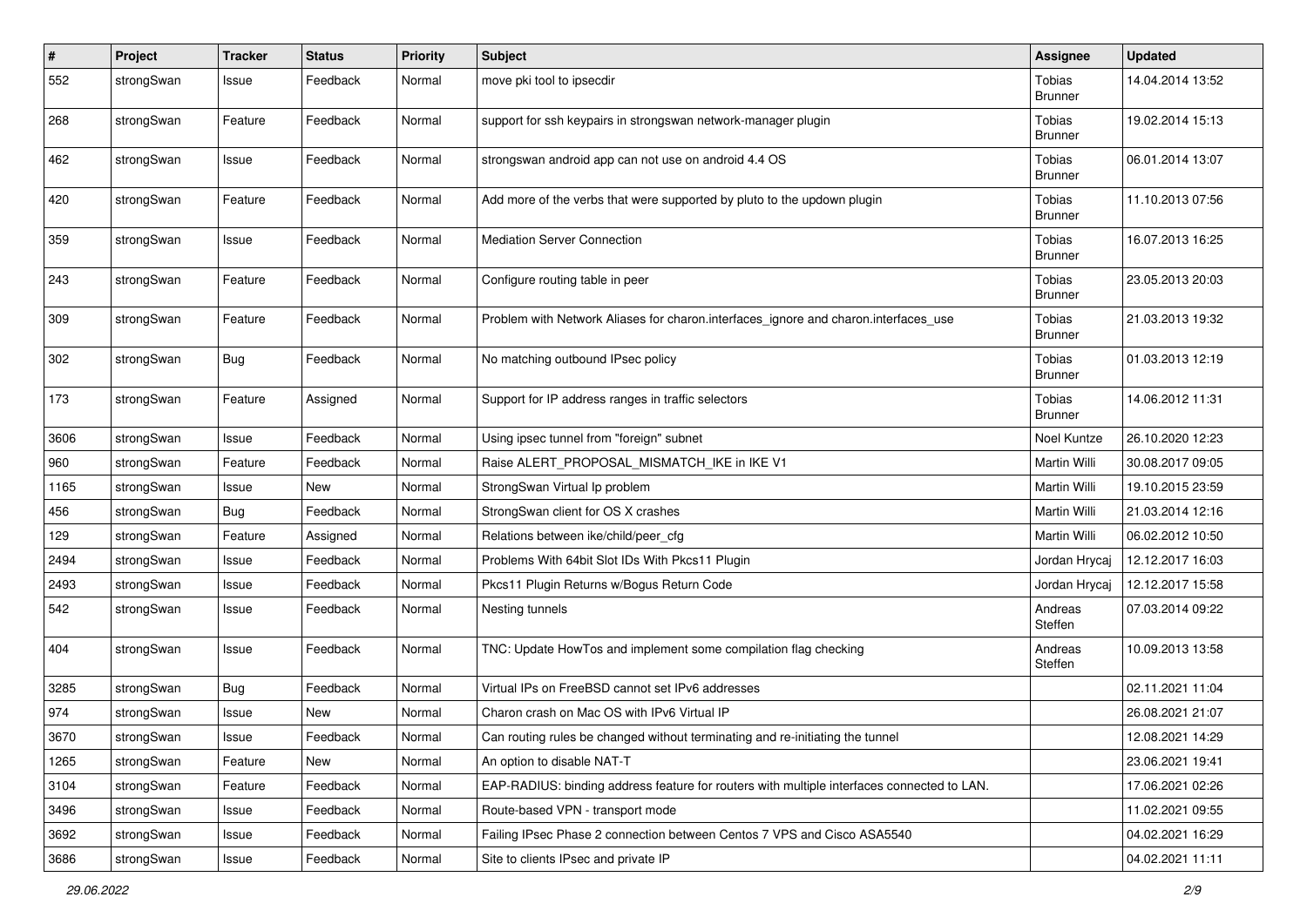| $\pmb{\#}$ | Project    | <b>Tracker</b> | <b>Status</b> | <b>Priority</b> | <b>Subject</b>                                                                                                                      | <b>Assignee</b> | <b>Updated</b>   |
|------------|------------|----------------|---------------|-----------------|-------------------------------------------------------------------------------------------------------------------------------------|-----------------|------------------|
| 3685       | strongSwan | Issue          | Feedback      | Normal          | giving up after 5 retransmits                                                                                                       |                 | 03.02.2021 16:59 |
| 3682       | strongSwan | Issue          | Feedback      | Normal          | Is there a way to mark special case traffic bypass the traffic selectors?                                                           |                 | 03.02.2021 16:44 |
| 3689       | strongSwan | Feature        | Feedback      | Normal          | Auto-connect on Wi-Fi network.                                                                                                      |                 | 03.02.2021 16:32 |
| 3687       | strongSwan | Issue          | Feedback      | Normal          | Strongswan ipsec do not forward package to host                                                                                     |                 | 02.02.2021 14:40 |
| 3683       | strongSwan | Issue          | Feedback      | Normal          | IKEV2 connection fail to rekey process                                                                                              |                 | 28.01.2021 13:25 |
| 3498       | strongSwan | Issue          | Feedback      | Normal          | FreeBSD + dhcp+farp plugin                                                                                                          |                 | 22.01.2021 10:44 |
| 3678       | strongSwan | Issue          | Feedback      | Normal          | IKE authentication credentials are unacceptable - Ubuntu Server - Windows 10 client                                                 |                 | 19.01.2021 18:29 |
| 2357       | strongSwan | Issue          | Feedback      | Normal          | How to initiate IPsec SA Transport Mode without IKE?                                                                                |                 | 18.01.2021 18:36 |
| 3672       | strongSwan | Issue          | Feedback      | Normal          | ESP connection over IPv6                                                                                                            |                 | 14.01.2021 17:04 |
| 3671       | strongSwan | Issue          | Feedback      | Normal          | Windows client failed with 13843 against Strongswan via SQL backend                                                                 |                 | 13.01.2021 14:43 |
| 3669       | strongSwan | Issue          | Feedback      | Normal          | Failed connection to IKE SA (Checkpoint Server)                                                                                     |                 | 08.01.2021 17:58 |
| 3651       | strongSwan | Feature        | New           | Normal          | Support for FC-SP-2                                                                                                                 |                 | 07.01.2021 20:04 |
| 3663       | strongSwan | Issue          | Feedback      | Normal          | Multiple ways to end up with duplicate / redundant child SA entries                                                                 |                 | 06.01.2021 16:15 |
| 3662       | strongSwan | Issue          | Feedback      | Normal          | unamed session                                                                                                                      |                 | 04.01.2021 11:32 |
| 3652       | strongSwan | Issue          | Feedback      | Normal          | In strongswan ipsec.conf, how to set the "ike" parameters so that it can support all hash Algorithm<br>and DH group server support? |                 | 08.12.2020 12:35 |
| 3654       | strongSwan | Issue          | Feedback      | Normal          | The L2tp/ipsec tunnel interface will not be delete when the connect abnormal interrupt.                                             |                 | 08.12.2020 12:24 |
| 3653       | strongSwan | Feature        | Feedback      | Normal          | Is there any possibility to pass any non-standard parameters for tunnels (ike or child sa) for use by<br>custom plugin?             |                 | 08.12.2020 11:03 |
| 3650       | strongSwan | Issue          | Feedback      | Normal          | HA behaves very strange                                                                                                             |                 | 04.12.2020 08:53 |
| 3647       | strongSwan | Issue          | Feedback      | Normal          | Is it possible to receive INTERNAL_IP4_SUBNET attributes in updown scripts                                                          |                 | 02.12.2020 17:06 |
| 3643       | strongSwan | Issue          | Feedback      | Normal          | Strongswan and FRR NHRP                                                                                                             |                 | 01.12.2020 10:55 |
| 3642       | strongSwan | Issue          | Feedback      | Normal          | How to distinguish encapsulated packets from different interfaces                                                                   |                 | 30.11.2020 09:38 |
| 3640       | strongSwan | Issue          | Feedback      | Normal          | Problem surfing via VPN form Android APK on a sepcific Mobile Operator                                                              |                 | 26.11.2020 11:43 |
| 3630       | strongSwan | Issue          | Feedback      | Normal          | The certificate is loaded but not used.                                                                                             |                 | 18.11.2020 10:29 |
| 3628       | strongSwan | Issue          | Feedback      | Normal          | Constant `retransmit` while establishing CHILD_SA                                                                                   |                 | 16.11.2020 10:14 |
| 3629       | strongSwan | Issue          | Feedback      | Normal          | IPSec enc only on specific dport/proto                                                                                              |                 | 16.11.2020 10:04 |
| 3625       | strongSwan | Issue          | Feedback      | Normal          | Always on VPN when the client is on the same LAN as the VPN server                                                                  |                 | 10.11.2020 18:45 |
| 3618       | strongSwan | Issue          | Feedback      | Normal          | Use side-band to configure strongswan's                                                                                             |                 | 09.11.2020 10:38 |
| 3616       | strongSwan | Issue          | Feedback      | Normal          | With Strongswan 5.7.2, unique=never not allowing multiple clients to establish tunnels with same<br>identity                        |                 | 05.11.2020 12:32 |
| 3617       | strongSwan | Issue          | Feedback      | Normal          | full-offload swanctl.conf                                                                                                           |                 | 03.11.2020 17:24 |
| 3614       | strongSwan | Issue          | Feedback      | Normal          | Certificate renewal for about to expire certificates                                                                                |                 | 30.10.2020 13:30 |
| 3607       | strongSwan | Issue          | Feedback      | Normal          | statusall option reports transport established two or three times per IP at start-up                                                |                 | 27.10.2020 16:48 |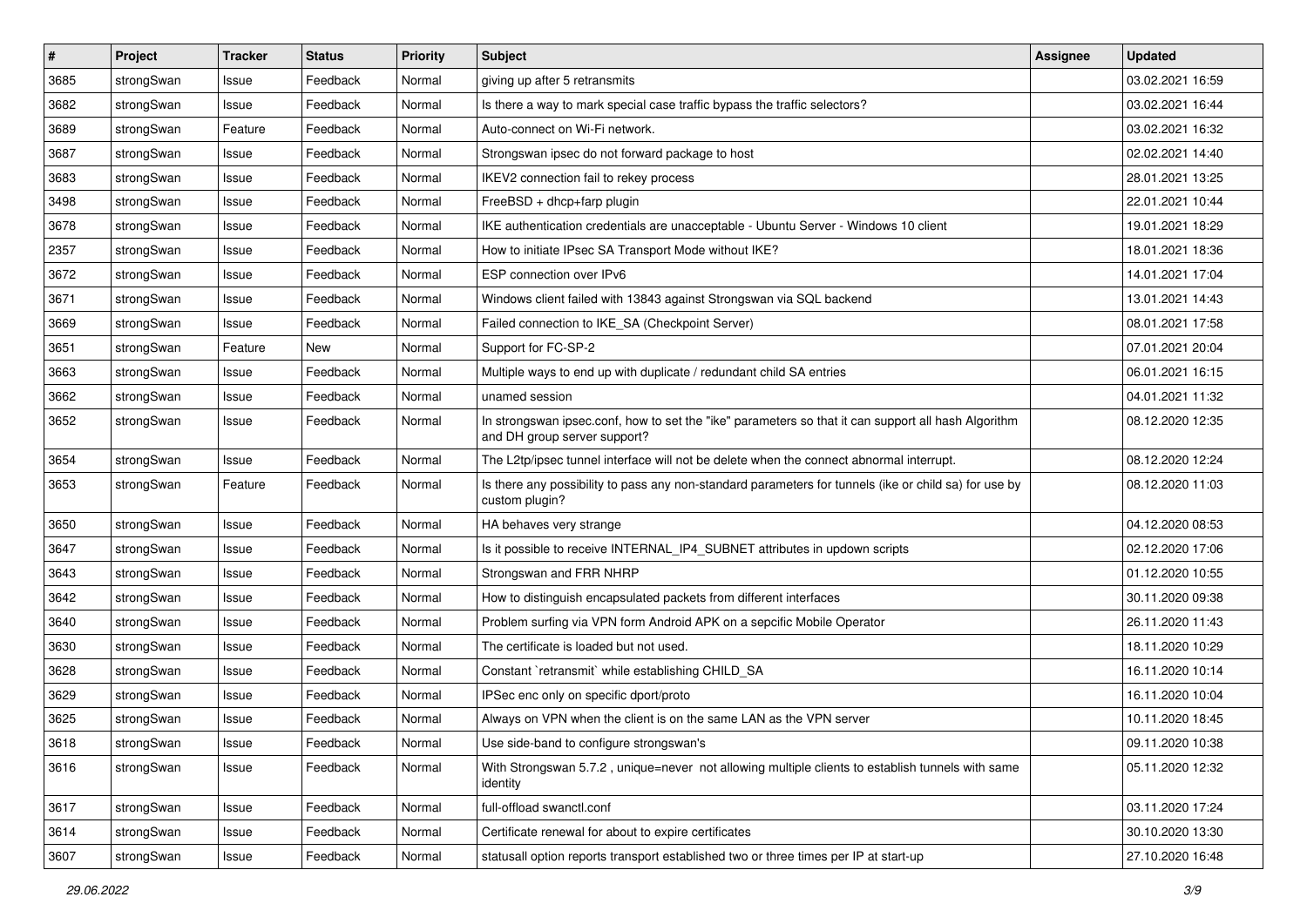| $\pmb{\#}$ | Project    | <b>Tracker</b> | <b>Status</b> | <b>Priority</b> | <b>Subject</b>                                                                              | Assignee | <b>Updated</b>   |
|------------|------------|----------------|---------------|-----------------|---------------------------------------------------------------------------------------------|----------|------------------|
| 3611       | strongSwan | Issue          | Feedback      | Normal          | Unable to Send Traffic Using NAT on EC2 Instance                                            |          | 27.10.2020 16:35 |
| 3610       | strongSwan | Issue          | Feedback      | Normal          | farp plugin conflicts with DHCP service                                                     |          | 26.10.2020 18:06 |
| 3609       | strongSwan | Issue          | Feedback      | Normal          | Potential DNS server IP address conflicts                                                   |          | 26.10.2020 11:12 |
| 3597       | strongSwan | Issue          | Feedback      | Normal          | IPSec Client on CentOS 8 - Can't connect using ShrewSoft VPN config file                    |          | 21.10.2020 16:38 |
| 3604       | strongSwan | Issue          | Feedback      | Normal          | Email Notification on down status                                                           |          | 21.10.2020 10:54 |
| 3596       | strongSwan | Issue          | Feedback      | Normal          | no issuer certificate found for                                                             |          | 21.10.2020 03:27 |
| 3603       | strongSwan | Issue          | Feedback      | Normal          | dns issue in config mode                                                                    |          | 20.10.2020 11:50 |
| 3592       | strongSwan | Issue          | Feedback      | Normal          | Tunnel reported as established but log show "found encrypted payload, but no transform set" |          | 20.10.2020 10:37 |
| 3598       | strongSwan | Issue          | Feedback      | Normal          | swanctl on Windows: Support aborting execution                                              |          | 19.10.2020 15:01 |
| 3593       | strongSwan | Issue          | Feedback      | Normal          | Need variable tracking make_before_break state into updown scripts                          |          | 13.10.2020 09:59 |
| 3588       | strongSwan | Issue          | Feedback      | Normal          | VPN setup over 4G                                                                           |          | 08.10.2020 14:13 |
| 3573       | strongSwan | Issue          | Feedback      | Normal          | ike2 and transit traffic                                                                    |          | 05.10.2020 10:55 |
| 3580       | strongSwan | Issue          | Feedback      | Normal          | encapsulation and packets not routing into tunnel problems                                  |          | 02.10.2020 10:03 |
| 3577       | strongSwan | lssue          | Feedback      | Normal          | StrongSwan Connection adding and deleting over network.                                     |          | 28.09.2020 15:13 |
| 3578       | strongSwan | Issue          | Feedback      | Normal          | ipsec connection to FortiClient VPN                                                         |          | 28.09.2020 15:08 |
| 3576       | strongSwan | Issue          | Feedback      | Normal          | strongswan on openwrt virtual ip inside ipsec tunnel                                        |          | 25.09.2020 17:01 |
| 3575       | strongSwan | lssue          | Feedback      | Normal          | Tunnel of IPv6 Over IPv4 not accespting Jumbo Packets                                       |          | 23.09.2020 16:44 |
| 3568       | strongSwan | Issue          | Feedback      | Normal          | vpn connection is unstable                                                                  |          | 23.09.2020 16:28 |
| 3566       | strongSwan | Issue          | Feedback      | Normal          | Number of simultaneous connections limited to 1000 in a cluster                             |          | 18.09.2020 09:46 |
| 3565       | strongSwan | Issue          | Feedback      | Normal          | Filtering out logs or plugin in to do so                                                    |          | 16.09.2020 11:45 |
| 3564       | strongSwan | Issue          | Feedback      | Normal          | Out of order packets are generated if strong swan is running on multiple cores              |          | 16.09.2020 10:01 |
| 3561       | strongSwan | Issue          | Feedback      | Normal          | Azure P2S VPN Linux connection error                                                        |          | 15.09.2020 12:22 |
| 3558       | strongSwan | Issue          | Feedback      | Normal          | deleting half open IKE_SA with x.x.x.x after timeout with iOS device                        |          | 05.09.2020 21:23 |
| 3536       | strongSwan | Issue          | Feedback      | Normal          | When Create multiple tunnels restart ipsec service will establish fail.                     |          | 03.09.2020 13:58 |
| 3537       | strongSwan | Issue          | Feedback      | Normal          | IPv6 Packets are not transferred from server to client through IPSec using RPC protocol     |          | 01.09.2020 12:50 |
| 3552       | strongSwan | Issue          | Feedback      | Normal          | Internet disconnects after once VPN is established                                          |          | 30.08.2020 05:35 |
| 3545       | strongSwan | Issue          | New           | Normal          | Configuration model for multiple-VRF tunnel endpoints                                       |          | 18.08.2020 13:50 |
| 3392       | strongSwan | Issue          | Feedback      | Normal          | mark=%unique and no Internet-connection with VPN                                            |          | 31.07.2020 15:26 |
| 3490       | strongSwan | Issue          | Feedback      | Normal          | Selecting incorrect auth mode for IKEv1                                                     |          | 21.07.2020 21:26 |
| 3516       | strongSwan | Issue          | Feedback      | Normal          | Close IKE SA after expiry without rekey/reauth                                              |          | 20.07.2020 19:32 |
| 2701       | strongSwan | Issue          | New           | Normal          | Low bandwidth when Iperfing data thorugh IPSEC tunnel                                       |          | 07.07.2020 13:38 |
| 3499       | strongSwan | Issue          | Feedback      | Normal          | ISAKMP Signature hash algorithm / EAP-TLS Authentification                                  |          | 30.06.2020 10:40 |
| 3500       | strongSwan | Issue          | Feedback      | Normal          | swanctl --list-cert not listing all certs                                                   |          | 29.06.2020 15:25 |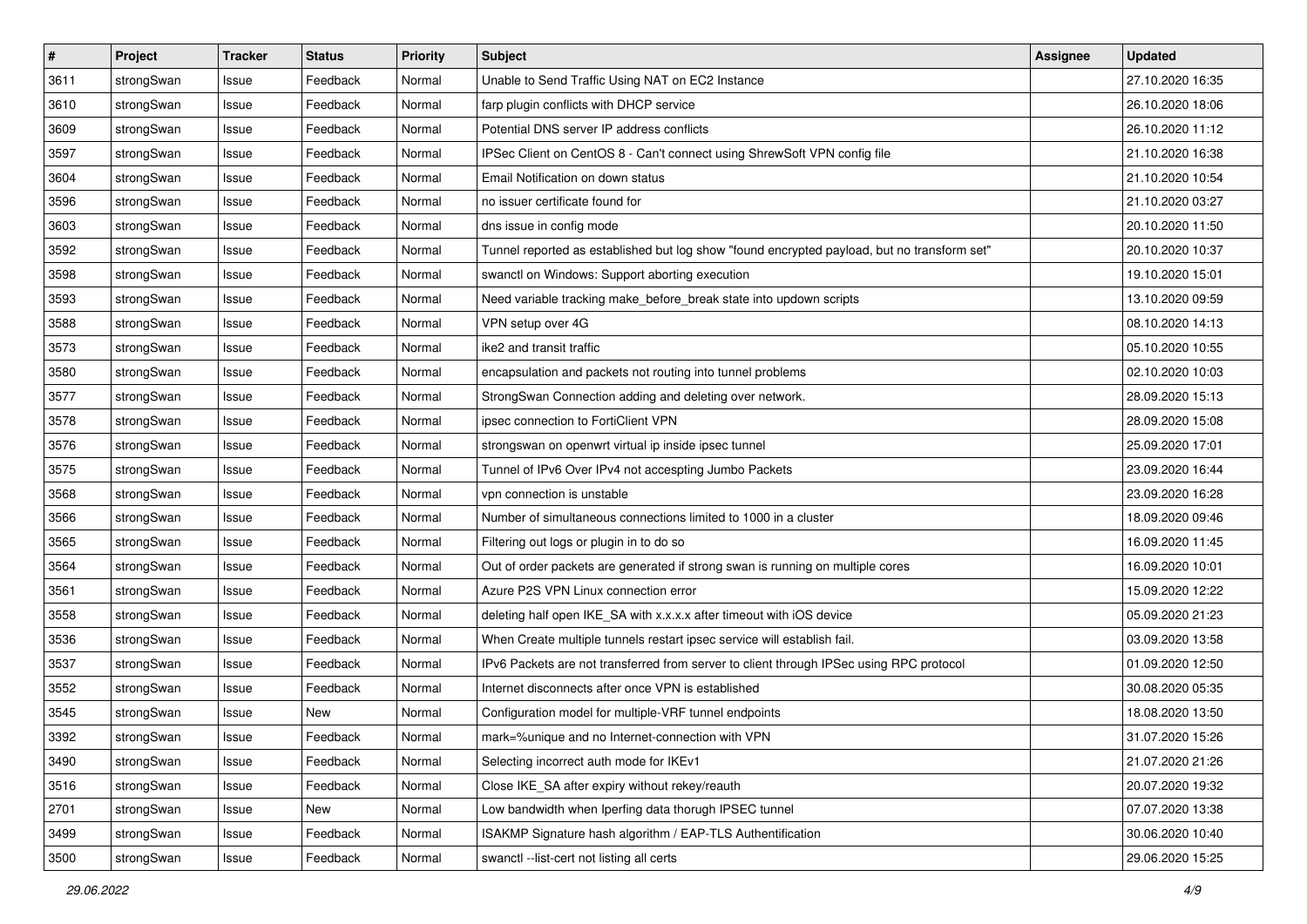| $\pmb{\#}$ | Project    | <b>Tracker</b> | <b>Status</b> | <b>Priority</b> | <b>Subject</b>                                                                                          | Assignee | <b>Updated</b>   |
|------------|------------|----------------|---------------|-----------------|---------------------------------------------------------------------------------------------------------|----------|------------------|
| 3442       | strongSwan | Issue          | Feedback      | Normal          | Apply policy based on network interface in transport mode                                               |          | 13.05.2020 10:53 |
| 3441       | strongSwan | Feature        | New           | Normal          | [Android] Lock modification of VPN configurations on work devices                                       |          | 11.05.2020 10:00 |
| 2160       | strongSwan | Issue          | Feedback      | Normal          | support for opportunistic encryption                                                                    |          | 06.05.2020 10:32 |
| 3422       | strongSwan | Feature        | Feedback      | Normal          | Allow multiple local.id to be specified in a single connection?                                         |          | 23.04.2020 13:19 |
| 3400       | strongSwan | Issue          | Feedback      | Normal          | Windows 10 IKEv2 rekeying fails                                                                         |          | 16.04.2020 17:08 |
| 3403       | strongSwan | Issue          | Feedback      | Normal          | IKEv2 natd false detection                                                                              |          | 09.04.2020 14:19 |
| 3398       | strongSwan | Feature        | New           | Normal          | Android client - allow configuring eap_id with EAP-TLS                                                  |          | 06.04.2020 23:19 |
| 3389       | strongSwan | Issue          | Feedback      | Normal          | Child SAs not getting created after rekeying                                                            |          | 30.03.2020 15:45 |
| 817        | strongSwan | Issue          | Feedback      | Normal          | IKEv2 IPv6 Router Advertisement                                                                         |          | 27.03.2020 17:14 |
| 1057       | strongSwan | Feature        | New           | Normal          | conn switching based on eap identity                                                                    |          | 24.03.2020 10:14 |
| 3377       | strongSwan | Issue          | Feedback      | Normal          | Interface ID not configured during HA synchronization                                                   |          | 18.03.2020 10:15 |
| 3366       | strongSwan | Issue          | Feedback      | Normal          | Uninstall "any" trap policy if start_action=trap with virtual IPs is used                               |          | 13.03.2020 14:57 |
| 3342       | strongSwan | Issue          | Feedback      | Normal          | Certain fields in Storngswan on Firestick4K are not editable                                            |          | 20.02.2020 09:36 |
| 3326       | strongSwan | Issue          | New           | Normal          | update custom routing table (table 220 by default) with new routes if new networks and routes<br>appear |          | 10.02.2020 12:01 |
| 3307       | strongSwan | Issue          | Feedback      | Normal          | Probable non compliance with RFC 7296 wrt traffic selector narrowing?                                   |          | 14.01.2020 16:19 |
| 3304       | strongSwan | Issue          | Feedback      | Normal          | Found unsupported critical X.509 extension: X509v3 Name Constraints                                     |          | 13.01.2020 14:50 |
| 3298       | strongSwan | Issue          | New           | Normal          | strategies to improve strongswan performance per single SA                                              |          | 23.12.2019 14:05 |
| 3282       | strongSwan | Issue          | Feedback      | Normal          | Android VPN client keeps retrying in airplane mode                                                      |          | 29.11.2019 16:06 |
| 3268       | strongSwan | Issue          | Feedback      | Normal          | Traffic disruption -- policy-based VPN to AWS VPN service                                               |          | 15.11.2019 16:53 |
| 3254       | strongSwan | Issue          | Feedback      | Normal          | Log level in android level                                                                              |          | 08.11.2019 08:36 |
| 104        | strongSwan | Feature        | Feedback      | Normal          | Postgresql Db Support                                                                                   |          | 04.09.2019 10:05 |
| 3162       | strongSwan | Feature        | Feedback      | Normal          | Strongswan Android support for default DNS suffixes (UNITY_DEF_DOMAIN flag)                             |          | 29.08.2019 10:29 |
| 3151       | strongSwan | Issue          | Feedback      | Normal          | Forecast stops forwarding multicast                                                                     |          | 26.08.2019 14:06 |
| 3154       | strongSwan | Issue          | Feedback      | Normal          | signature validation failed only with sha2                                                              |          | 20.08.2019 11:51 |
| 3135       | strongSwan | Feature        | Feedback      | Normal          | Android client - settings for connection re-try                                                         |          | 12.08.2019 16:32 |
| 3122       | strongSwan | Issue          | Feedback      | Normal          | Strongswan software iterupts                                                                            |          | 18.07.2019 02:27 |
| 3097       | strongSwan | Issue          | Feedback      | Normal          | charon restart behaviour                                                                                |          | 24.06.2019 16:09 |
| 3075       | strongSwan | Feature        | New           | Normal          | <b>IPsec Labelling</b>                                                                                  |          | 29.05.2019 17:09 |
| 3072       | strongSwan | Issue          | Feedback      | Normal          | Windows 10: setting WFP SA SPI fails with error 0x80320014                                              |          | 29.05.2019 14:34 |
| 2750       | strongSwan | Issue          | Feedback      | Normal          | setting WFP SA SPI failed: 0x80320035                                                                   |          | 27.05.2019 11:59 |
| 2966       | strongSwan | Issue          | Feedback      | Normal          | Problems with large amount of subnets in leftsubnet configuration                                       |          | 02.04.2019 10:35 |
| 2972       | strongSwan | Feature        | Feedback      | Normal          | how to add X509v3 Key Usage: Key Encipherment                                                           |          | 13.03.2019 13:59 |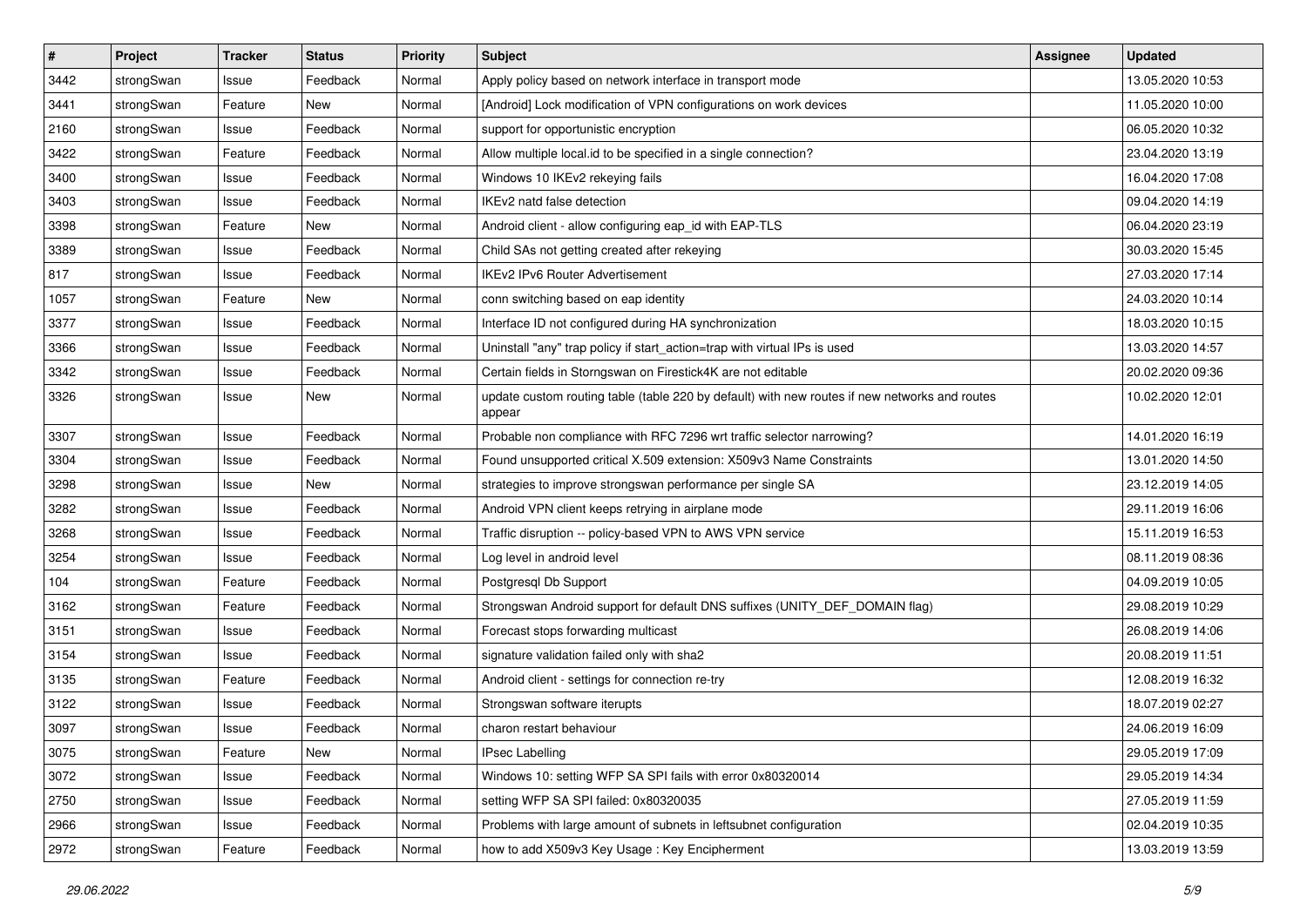| $\pmb{\#}$ | Project    | <b>Tracker</b> | <b>Status</b> | <b>Priority</b> | <b>Subject</b>                                                                                              | <b>Assignee</b> | <b>Updated</b>   |
|------------|------------|----------------|---------------|-----------------|-------------------------------------------------------------------------------------------------------------|-----------------|------------------|
| 2964       | strongSwan | Issue          | Feedback      | Normal          | Route to IKE Gateway Fails to Update Under Particular Configuration                                         |                 | 13.03.2019 10:38 |
| 2958       | strongSwan | Issue          | Feedback      | Normal          | Trap policies with unspecified remote IP covering multiple specific ports constantly produce new<br>IKE_SAs |                 | 11.03.2019 15:03 |
| 2870       | strongSwan | Issue          | Feedback      | Normal          | DNS resolution outside of tunnel if DNS server is in remote TS                                              |                 | 22.01.2019 11:06 |
| 2400       | strongSwan | Issue          | Feedback      | Normal          | Is DPD supposed to detect dead tunnel, or dead IKE instance                                                 |                 | 11.01.2019 22:53 |
| 2835       | strongSwan | Issue          | Feedback      | Normal          | Rekeyed SA can't be deleted in standby node                                                                 |                 | 19.12.2018 02:52 |
| 2816       | strongSwan | Issue          | Feedback      | Normal          | order of DNS entries is reversed in /etc/resolv.conf                                                        |                 | 06.11.2018 10:41 |
| 2814       | strongSwan | Feature        | Feedback      | Normal          | Force Keepalive Packets if There is no NAT                                                                  |                 | 29.10.2018 15:47 |
| 2793       | strongSwan | Feature        | Feedback      | Normal          | Remote identity with certificate                                                                            |                 | 15.10.2018 10:20 |
| 2729       | strongSwan | Feature        | Feedback      | Normal          | Does Swanctl provide the same option as Ipsec with the rightID using a %?                                   |                 | 20.09.2018 17:37 |
| 2726       | strongSwan | Issue          | Feedback      | Normal          | Strongswan selects wrong source IP                                                                          |                 | 23.08.2018 13:38 |
| 2707       | strongSwan | Feature        | New           | Normal          | More attributes taken/translated from radius attributes                                                     |                 | 14.07.2018 15:21 |
| 2621       | strongSwan | Issue          | Feedback      | Normal          | Android: VPN connection stops working, strongSwan shows Connected                                           |                 | 06.07.2018 13:06 |
| 2691       | strongSwan | Issue          | New           | Normal          | Strongswan and KSOFTIRQ cpu utilization                                                                     |                 | 26.06.2018 14:34 |
| 2682       | strongSwan | Issue          | New           | Normal          | IMV/IMC (re)Attestation                                                                                     |                 | 07.06.2018 21:25 |
| 2678       | strongSwan | Issue          | Feedback      | Normal          | Phase 1 issue                                                                                               |                 | 07.06.2018 20:06 |
| 2671       | strongSwan | Issue          | New           | Normal          | Passing user-supplied cerificate file names to charon-nm is problematic                                     |                 | 23.05.2018 21:27 |
| 2668       | strongSwan | Feature        | Feedback      | Normal          | UE shall include the DEVICE_IDENTITY Notify payload                                                         |                 | 22.05.2018 13:48 |
| 352        | strongSwan | Issue          | Feedback      | Normal          | unable to allocate SPIs from kernel when running 32 bit binaries on 64 bit Linux                            |                 | 17.04.2018 14:59 |
| 2618       | strongSwan | Issue          | Feedback      | Normal          | Query regarding assignment of Tunnel IP                                                                     |                 | 09.04.2018 10:57 |
| 2580       | strongSwan | Issue          | Feedback      | Normal          | [CFG] handling xx attribute failed in Android or Ubuntu, but works in macOS                                 |                 | 09.03.2018 17:49 |
| 2560       | strongSwan | Issue          | Feedback      | Normal          | Duplicate CA cert requests sent                                                                             |                 | 28.02.2018 10:54 |
| 1068       | strongSwan | Bug            | Feedback      | Normal          | strongswan 5.3.2 and IKEv1 in transport mode causes NO_PROPOSAL_CHOSEN error                                |                 | 26.01.2018 13:30 |
| 2495       | strongSwan | Feature        | Feedback      | Normal          | LibreSSL Plugin                                                                                             |                 | 13.12.2017 09:29 |
| 2446       | strongSwan | Issue          | Feedback      | Normal          | Traffic loss during IKE reauth despite make-before-break enabled                                            |                 | 27.11.2017 17:12 |
| 2464       | strongSwan | Issue          | <b>New</b>    | Normal          | How to Loadbalance strongswan IPsec via NGINX?                                                              |                 | 12.11.2017 19:16 |
| 2077       | strongSwan | Issue          | Feedback      | Normal          | Grace period before reassigning offline IP lease                                                            |                 | 06.10.2017 10:44 |
| 2432       | strongSwan | Issue          | New           | Normal          | PLUTO_ME can be different for up-client and down-client                                                     |                 | 21.09.2017 11:57 |
| 2411       | strongSwan | Issue          | Feedback      | Normal          | VPN server name resolution is done via overlay DNS server upon IKE disconnect                               |                 | 22.08.2017 10:42 |
| 2394       | strongSwan | Issue          | Feedback      | Normal          | IP is not assigned after re-authentication                                                                  |                 | 04.08.2017 19:03 |
| 2361       | strongSwan | Feature        | New           | Normal          | Import .sswan files from NetworkManager                                                                     |                 | 12.06.2017 15:25 |
| 2095       | strongSwan | Feature        | Feedback      | Normal          | Support liveness check in Strongswan                                                                        |                 | 31.05.2017 00:56 |
| 1559       | strongSwan | Feature        | Feedback      | Normal          | Expose received XAUTH/EAP username/password prompts via VICI, send secrets via VICI on<br>prompt            |                 | 09.05.2017 16:28 |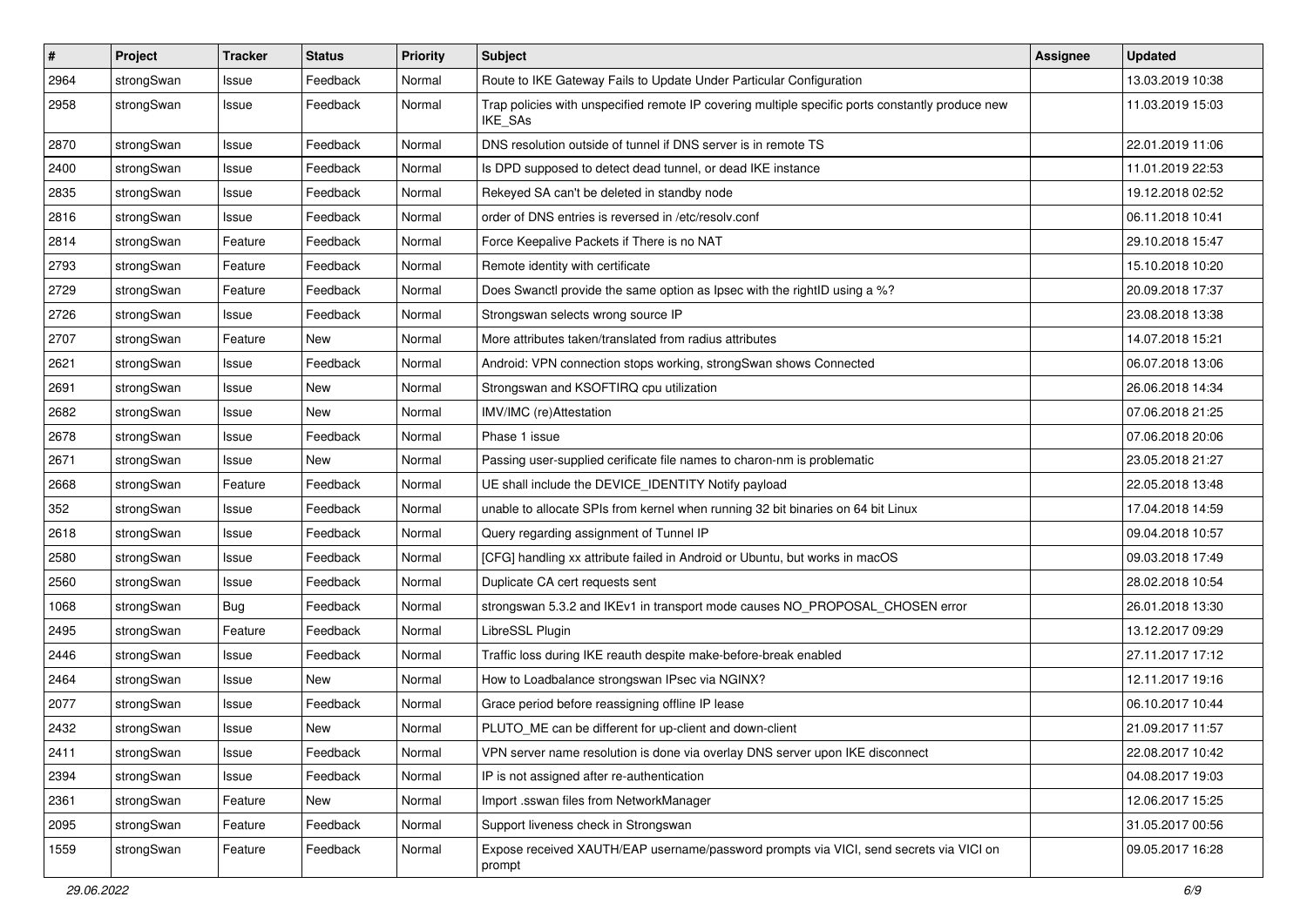| $\sharp$ | Project    | <b>Tracker</b> | <b>Status</b> | <b>Priority</b> | <b>Subject</b>                                                                                                                                          | Assignee | <b>Updated</b>   |
|----------|------------|----------------|---------------|-----------------|---------------------------------------------------------------------------------------------------------------------------------------------------------|----------|------------------|
| 2319     | strongSwan | Issue          | Feedback      | Normal          | gives up trying to bring up connection after DNS SERVFAIL                                                                                               |          | 08.05.2017 15:41 |
| 2307     | strongSwan | Feature        | Feedback      | Normal          | Permit installation of trap policy for CHILD_SA configurations with unset local_addrs                                                                   |          | 26.04.2017 15:04 |
| 2273     | strongSwan | Bug            | Feedback      | Normal          | Unable to install strongswan client helper on OSX El Capitan                                                                                            |          | 10.03.2017 15:34 |
| 2260     | strongSwan | Issue          | New           | Normal          | Number of CHILD_SA for a single connection grows over time                                                                                              |          | 28.02.2017 13:46 |
| 2203     | strongSwan | Issue          | Feedback      | Normal          | Protecting symetric traffic using high availability in gateway to gateway setup (both active)                                                           |          | 15.02.2017 14:20 |
| 2202     | strongSwan | Feature        | Feedback      | Normal          | Radius NAS IP to be specified                                                                                                                           |          | 18.01.2017 17:58 |
| 2184     | strongSwan | Issue          | Feedback      | Normal          | configuration with multiple RSA keys                                                                                                                    |          | 14.12.2016 13:09 |
| 2185     | strongSwan | Feature        | Feedback      | Normal          | INTERNAL_IP4_SUBNET Attribute Support in Android Client                                                                                                 |          | 10.12.2016 01:14 |
| 2178     | strongSwan | Issue          | <b>New</b>    | Normal          | ha and updown                                                                                                                                           |          | 01.12.2016 13:53 |
| 2165     | strongSwan | Feature        | Feedback      | Normal          | missing LIBRESSL_VERSION_NUMBER support                                                                                                                 |          | 03.11.2016 09:23 |
| 1082     | strongSwan | Feature        | Feedback      | Normal          | Framed-Route to set leftsubnet                                                                                                                          |          | 07.10.2016 10:02 |
| 2112     | strongSwan | Issue          | New           | Normal          | Broadcast packets are not relayed from Lan to Vpn clilent                                                                                               |          | 14.09.2016 14:18 |
| 2110     | strongSwan | Issue          | Feedback      | Normal          | Remote Identity (IDr) in IKE AUTH Response is sent as hex-encoded binary value instead of text<br>when setting leftid to type KEY_ID (leftid=@#xxxxxxx) |          | 13.09.2016 21:42 |
| 1506     | strongSwan | Feature        | Feedback      | Normal          | Enhance DoS protection to deny users that failed Authentication                                                                                         |          | 17.06.2016 14:31 |
| 1482     | strongSwan | Feature        | Feedback      | Normal          | Allow changing init limit half open etc. at runtime by reloading strongswan.conf                                                                        |          | 26.05.2016 14:49 |
| 1456     | strongSwan | Issue          | Feedback      | Normal          | Missing Tunnel-Client-Endpoint & Tunnel-Server-Endpoint AVP in RADIUS Accounting Start/Stop<br>messages                                                 |          | 11.05.2016 11:54 |
| 1422     | strongSwan | Issue          | Feedback      | Normal          | IKEv1: IKE_SA reauth vs. CHILD_SA rekey race prevents IKE_SA reauthentication in time                                                                   |          | 20.04.2016 15:06 |
| 1383     | strongSwan | Issue          | Feedback      | Normal          | How to limit the amount of the installed Child SAs                                                                                                      |          | 08.04.2016 11:20 |
| 1338     | strongSwan | Issue          | Feedback      | Normal          | problem with changing esp algorithm in strongswan                                                                                                       |          | 10.03.2016 18:23 |
| 1334     | strongSwan | Issue          | Feedback      | Normal          | Version 5.3.5, duplicated tunnel aftr IKE_SA rekeyed                                                                                                    |          | 10.03.2016 11:06 |
| 1289     | strongSwan | Issue          | New           | Normal          | HA plugin should sync last sent packet                                                                                                                  |          | 01.02.2016 13:59 |
| 1276     | strongSwan | Issue          | Feedback      | Normal          | Threading: ext-auth hook blocks any other connection attempt                                                                                            |          | 27.01.2016 12:28 |
| 1253     | strongSwan | Feature        | Feedback      | Normal          | Strongswan doesn't support CA bundles                                                                                                                   |          | 19.01.2016 11:23 |
| 1271     | strongSwan | Issue          | <b>New</b>    | Normal          | X.509 UTF-8 support                                                                                                                                     |          | 17.01.2016 14:39 |
| 930      | strongSwan | Feature        | New           | Normal          | Option to have non-sequential v6 roadwarrior addresses                                                                                                  |          | 12.01.2016 16:36 |
| 1251     | strongSwan | Feature        | New           | Normal          | FreeBSD HA                                                                                                                                              |          | 11.01.2016 22:01 |
| 1008     | strongSwan | Feature        | Feedback      | Normal          | FARP for IPv6                                                                                                                                           |          | 14.12.2015 20:59 |
| 162      | strongSwan | Feature        | Feedback      | Normal          | Submit ClusterIP patches mainline                                                                                                                       |          | 14.12.2015 20:43 |
| 1207     | strongSwan | Feature        | New           | Normal          | Add more than 2 hosts support to HA plugin and make it configurable                                                                                     |          | 08.12.2015 05:05 |
| 1157     | strongSwan | Issue          | Feedback      | Normal          | Message ID overflow RFC 5996 2.2                                                                                                                        |          | 12.10.2015 13:52 |
| 1000     | strongSwan | Feature        | Feedback      | Normal          | Raise ALERT_TS_MISMATCH in IKE V1                                                                                                                       |          | 09.09.2015 12:47 |
| 1081     | strongSwan | Feature        | New           | Normal          | Active/standby VPN Gateway Failover                                                                                                                     |          | 21.08.2015 22:01 |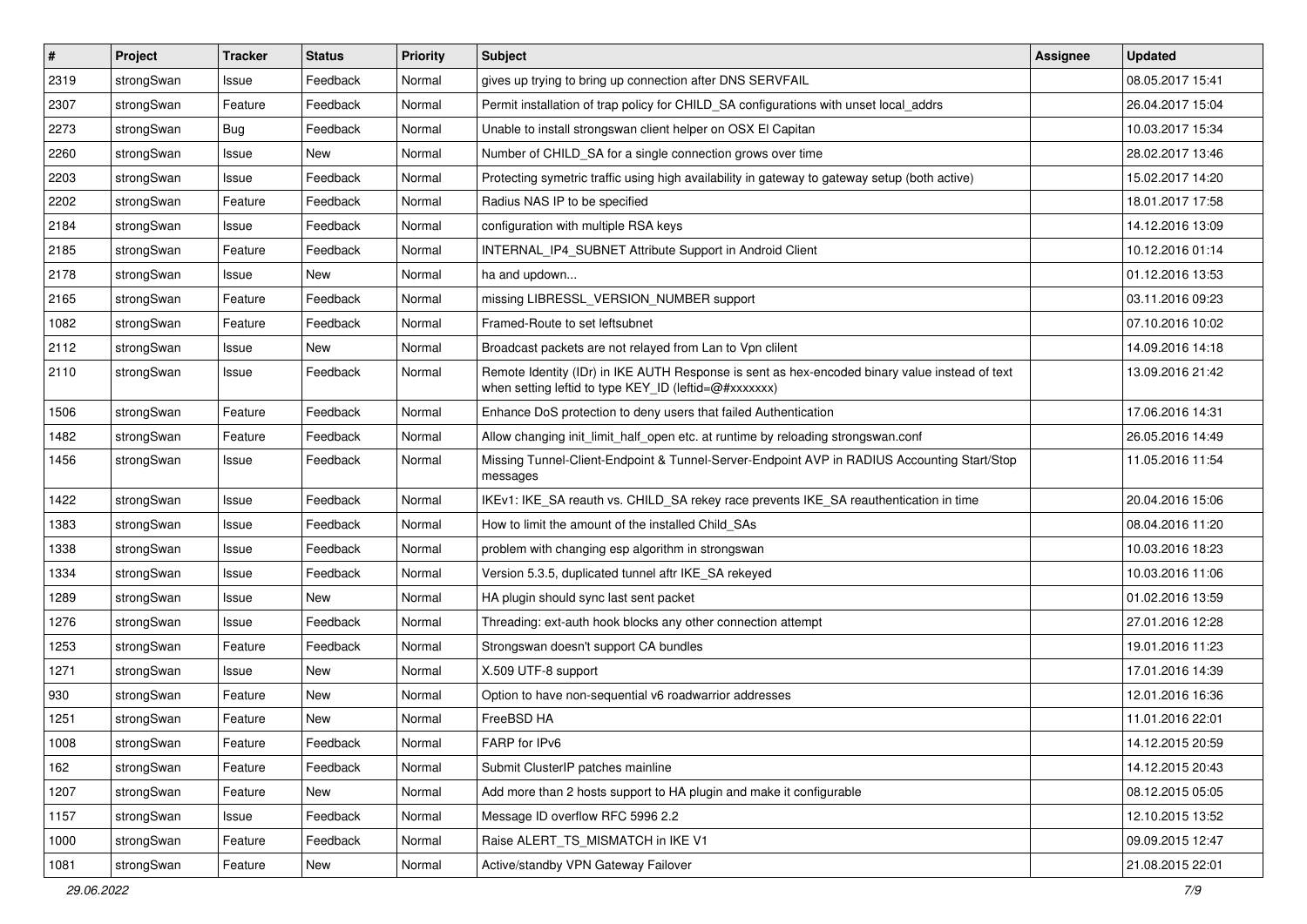| $\sharp$ | Project    | <b>Tracker</b> | <b>Status</b> | <b>Priority</b> | <b>Subject</b>                                                                                           | Assignee                 | <b>Updated</b>   |
|----------|------------|----------------|---------------|-----------------|----------------------------------------------------------------------------------------------------------|--------------------------|------------------|
| 1079     | strongSwan | Feature        | Feedback      | Normal          | Future Plans for firwall configuration equivalent under FreeBSD                                          |                          | 21.08.2015 15:58 |
| 973      | strongSwan | Issue          | <b>New</b>    | Normal          | IKEv2 dpd + auto=route + tunnel downtime cause additional CHILD_SAs                                      |                          | 29.05.2015 17:40 |
| 357      | strongSwan | Issue          | New           | Normal          | Lifetime in case of IKEv1                                                                                |                          | 18.05.2015 10:40 |
| 927      | strongSwan | Feature        | New           | Normal          | Charon: Implement route events and add an consumer in updown plugin                                      |                          | 11.04.2015 12:02 |
| 926      | strongSwan | Issue          | <b>New</b>    | Normal          | HA: resync errors when a node is joining a cluster                                                       |                          | 10.04.2015 15:05 |
| 923      | strongSwan | Issue          | New           | Normal          | MOBIKE not working on HA cluster                                                                         |                          | 09.04.2015 09:46 |
| 87       | strongSwan | Feature        | New           | Normal          | <b>IPsec Multicast Support</b>                                                                           |                          | 19.12.2014 14:20 |
| 777      | strongSwan | Issue          | <b>New</b>    | Normal          | column length in attributes table of strongswan database is too short                                    |                          | 25.11.2014 20:46 |
| 766      | strongSwan | Feature        | New           | Normal          | Make retransmit settings tunable by connection                                                           |                          | 14.11.2014 10:02 |
| 746      | strongSwan | Feature        | New           | Normal          | Different radius server(s) for accounting                                                                |                          | 22.10.2014 12:23 |
| 730      | strongSwan | Issue          | New           | Normal          | NAT-NAT fallback                                                                                         |                          | 09.10.2014 12:40 |
| 702      | strongSwan | Issue          | New           | Normal          | ipsec route mode, Strongswan as responder may result collsion in INIT exchange. and ike                  |                          | 12.09.2014 16:34 |
| 697      | strongSwan | Issue          | <b>New</b>    | Normal          | HA: nodes fail to sync data because of UDP packet drops                                                  |                          | 09.09.2014 14:29 |
| 541      | strongSwan | Issue          | New           | Normal          | List of servers in client config (Failover)                                                              |                          | 13.08.2014 15:10 |
| 645      | strongSwan | Feature        | <b>New</b>    | Normal          | Support HeapAlloc() and friends in leak-detective                                                        |                          | 10.07.2014 15:12 |
| 644      | strongSwan | Feature        | New           | Normal          | Non-monolithic Windows build                                                                             |                          | 10.07.2014 15:12 |
| 643      | strongSwan | Feature        | New           | Normal          | CNG/Bcrypt native Windows crypto plugin                                                                  |                          | 10.07.2014 15:12 |
| 642      | strongSwan | Feature        | <b>New</b>    | Normal          | Windows Named Pipe stream and service                                                                    |                          | 10.07.2014 15:11 |
| 641      | strongSwan | Feature        | New           | Normal          | kernel-iph virtual IP support and IKE routing lookups ignoring IPsec routes                              |                          | 10.07.2014 15:11 |
| 640      | strongSwan | Feature        | New           | Normal          | Provide an init_once() abstraction layer                                                                 |                          | 10.07.2014 15:10 |
| 522      | strongSwan | Issue          | New           | Normal          | Mac OS X native application won't update network interface for DNS lookups                               |                          | 08.07.2014 10:23 |
| 628      | strongSwan | Issue          | New           | Normal          | Windows Phone 8.1 - Certificate Pattern Matching                                                         |                          | 30.06.2014 14:06 |
| 619      | strongSwan | Issue          | <b>New</b>    | Normal          | pki --issue should have an --out option                                                                  |                          | 15.06.2014 00:26 |
| 312      | strongSwan | Feature        | New           | Normal          | Feature Request: Option to limit or disable sending of ADDITIONAL_*_ADDRESS list for MOBIKE<br>Responder |                          | 13.03.2013 19:19 |
| 215      | strongSwan | Feature        | New           | Normal          | strongswan NetworkManager plugin: make the "normal" ipsec configuration usable                           |                          | 12.08.2012 04:47 |
| 3626     | strongSwan | Issue          | Feedback      | Low             | "Always On VPN" not available in Fire TV 4k                                                              | Tobias<br>Brunner        | 11.11.2020 12:41 |
| 2392     | strongSwan | Feature        | Feedback      | Low             | enable eap-ttls in Android client                                                                        | Tobias<br><b>Brunner</b> | 04.07.2018 19:48 |
| 406      | strongSwan | Feature        | Feedback      | Low             | TNC: Speeding up the Attestation process                                                                 | Andreas<br>Steffen       | 10.09.2013 14:00 |
| 3613     | strongSwan | Issue          | Feedback      | Low             | Load-test jobs scheduled after tunnels are terminated                                                    |                          | 28.10.2020 12:06 |
| 3457     | strongSwan | Feature        | New           | Low             | user-friendly pkcs11 certificate selection                                                               |                          | 22.05.2020 12:52 |